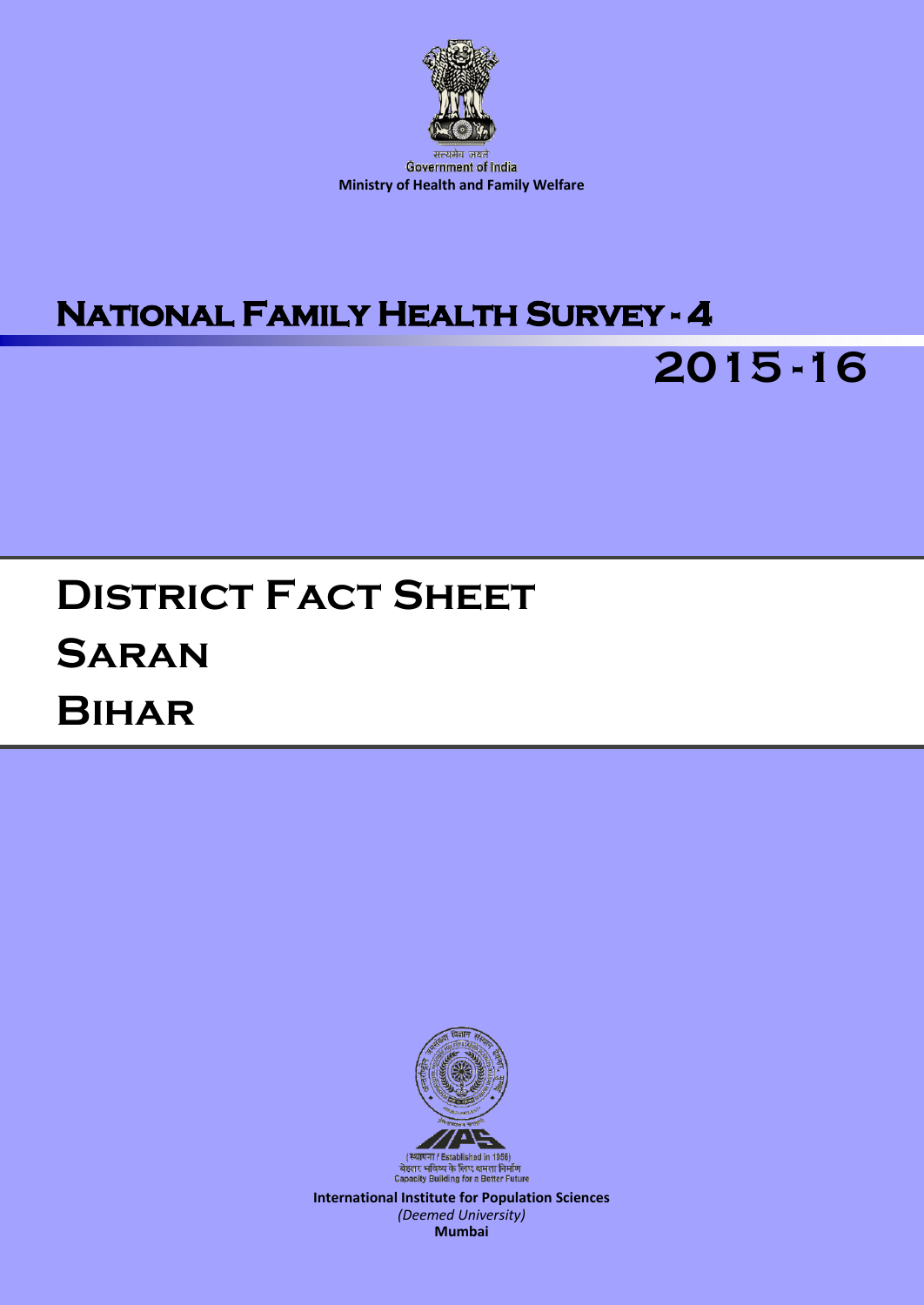#### **Introduction**

The National Family Health Survey 2015-16 (NFHS-4), the fourth in the NFHS series, provides information on population, health and nutrition for India and each State / Union territory. NFHS-4, for the first time, provides district-level estimates for many important indicators.

The contents of previous rounds of NFHS are generally retained and additional components are added from one round to another. In this round, information on malaria prevention, migration in the context of HIV, abortion, violence during pregnancy etc. have been added. The scope of clinical, anthropometric, and biochemical testing (CAB) or Biomarker component has been expanded to include measurement of blood pressure and blood glucose levels. NFHS-4 sample has been designed to provide district and higher level estimates of various indicators covered in the survey. However, estimates of indicators of sexual behaviour, husband's background and woman's work, HIV/AIDS knowledge, attitudes and behaviour, and, domestic violence will be available at State and national level only.

As in the earlier rounds, the Ministry of Health and Family Welfare, Government of India designated International Institute for Population Sciences, Mumbai as the nodal agency to conduct NFHS-4. The main objective of each successive round of the NFHS has been to provide essential data on health and family welfare and emerging issues in this area. NFHS-4 data will be useful in setting benchmarks and examining the progress in health sector the country has made over time. Besides providing evidence for the effectiveness of the ongoing programmes, the data from NFHS-4 help in identifying need for new programmes with area specific focus.

Four Survey Schedules - Household, Woman's, Man's and Biomarker - were canvassed in local language using Computer Assisted Personal Interviewing (CAPI). In the Household Schedule, information was collected on all usual members of the household and visitors who stayed in the household the previous night as well as socio-economic characteristics of the household, water and sanitation, health insurance, number of deaths in the household in the three years preceding the survey etc. Information on the woman's characteristics, marriage, fertility, children's immunizations and childcare, nutrition, contraception, reproductive health, sexual behaviour, HIV/AIDS, domestic violence, etc. was canvassed in the Woman's Schedule. The Man's Schedule covered the man's characteristics, marriage, his number of children, contraception, fertility preferences, nutrition, sexual behaviour, attitudes towards gender roles, HIV/AIDS, etc. The Biomarker Schedule covered measurements of height, weight and haemoglobin levels for children; measurements of height, weight, haemoglobin levels, blood pressure, and random blood glucose level for women aged 15-49 years and men aged 15-54 years. In addition, women and men were requested to provide a few drops of blood from a finger prick for laboratory testing for HIV.

This fact sheet provides information on key indicators and trends for Saran. NFHS-4 fieldwork for Bihar was conducted from 16 March 2015 to 8 August 2015 by Academy of Management Studies (AMS). In Saran, information was gathered from 903 households, 1,130 women, and 138 men. The fact sheet shows information for rural areas and the district as a whole because Saran has more than 70% rural population, which provides a sufficiently large sample to produce reliable estimates of most indicators for rural areas.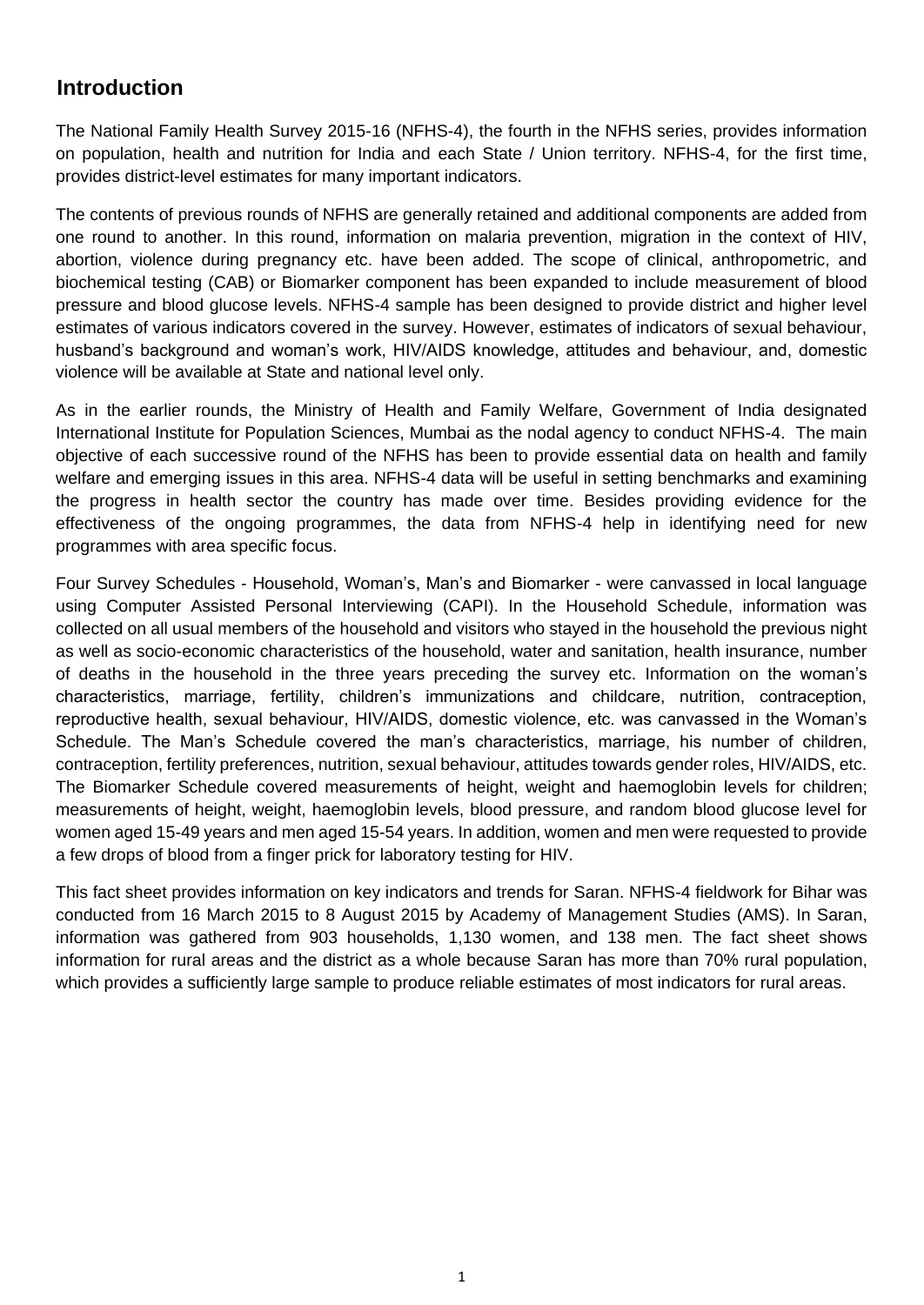### **Saran, Bihar - Key Indicators**

| <b>Indicators</b>                                                                            | NFHS-4 (2015-16) |              |
|----------------------------------------------------------------------------------------------|------------------|--------------|
| <b>Population and Household Profile</b>                                                      | <b>Rural</b>     | <b>Total</b> |
| 1. Population (female) age 6 years and above who ever attended school (%)                    | 59.6             | 61.5         |
| 2. Population below age 15 years (%)                                                         | 38.8             | 38.0         |
| 3. Sex ratio of the total population (females per 1,000 males)                               | 1,074            | 1,075        |
| 4. Sex ratio at birth for children born in the last five years (females per 1,000 males)     | 998              | 976          |
| 5. Children under age 5 years whose birth was registered (%)                                 | 55.6             | 56.3         |
| 6. Households with electricity (%)                                                           | 55.9             | 59.0         |
| 7. Households with an improved drinking-water source <sup>1</sup> (%)                        | 98.4             | 98.4         |
| 8. Households using improved sanitation facility <sup>2</sup> (%)                            | 22.0             | 25.4         |
| 9. Households using clean fuel for cooking <sup>3</sup> (%)                                  | 11.5             | 17.4         |
| 10. Households using iodized salt (%)                                                        | 79.3             | 80.4         |
| 11. Households with any usual member covered by a health scheme or health insurance (%)      | 8.5              | 8.3          |
| <b>Characteristics of Adults (age 15-49)</b>                                                 |                  |              |
| 12. Women who are literate (%)                                                               | 55.0             | 57.5         |
| 13. Men who are literate (%)                                                                 | 80.8             | 82.1         |
| 14. Women with 10 or more years of schooling (%)                                             | 24.1             | 28.1         |
| <b>Marriage and Fertility</b>                                                                |                  |              |
| 15. Women age 20-24 years married before age 18 years (%)                                    | 29.8             | 26.9         |
| 16. Men age 25-29 years married before age 21 years (%)                                      |                  |              |
| 17. Women age 15-19 years who were already mothers or pregnant at the time of the survey (%) | 9.9              | 10.4         |
| Current Use of Family Planning Methods (currently married women age 15-49 years)             |                  |              |
| 18. Any method <sup>4</sup> (%)                                                              | 8.5              | 8.7          |
| 19. Any modern method <sup>4</sup> (%)                                                       | 7.8              | 8.0          |
| 20. Female sterilization (%)                                                                 | 4.9              | 5.0          |
| 21. Male sterilization (%)                                                                   | 0.0              | 0.0          |
| 22. IUD/PPIUD (%)                                                                            | 0.3              | 0.4          |
| 23. Pill (%)                                                                                 | 0.9              | 0.8          |
| 24. Condom (%)                                                                               | 1.6              | 1.7          |
| Unmet Need for Family Planning (currently married women age 15-49 years) <sup>5</sup>        |                  |              |
| 25. Total unmet need (%)                                                                     | 25.5             | 26.2         |
| 26. Unmet need for spacing (%)                                                               | 9.9              | 10.5         |
| <b>Quality of Family Planning Services</b>                                                   |                  |              |
| 27. Health worker ever talked to female non-users about family planning (%)                  | 9.4              | 9.2          |
| 28. Current users ever told about side effects of current method <sup>6</sup> (%)            | $\star$          | $\star$      |

<sup>1</sup>Piped water into dwelling/yard/plot, public tap/standpipe, tube well or borehole, protected dug well, protected spring, rainwater, community RO plant. <sup>2</sup>Flush to piped sewer system, flush to septic tank, flush to pit latrine, ventilated improved pit (VIP)/biogas latrine, pit latrine with slab, twin pit/composting toilet,

which is not shared with any other household. <sup>3</sup> Electricity, LPG/natural gas, biogas. <sup>4</sup> Includes other methods that are not shown separately <sup>5</sup> Unmet need for family planning refers to fecund women who are not using contraception but who wish to postpone the next birth (spacing) or stop childbearing

altogether (limiting). Specifically, women are considered to have unmet need for spacing if they are:

 · At risk of becoming pregnant, not using contraception, and either do not want to become pregnant within the next two years, or are unsure if or when they want to become pregnant.

· Pregnant with a mistimed pregnancy.

· Postpartum amenorrheic for up to two years following a mistimed birth and not using contraception.

Women are considered to have unmet need for limiting if they are:

· At risk of becoming pregnant, not using contraception, and want no (more) children.

· Pregnant with an unwanted pregnancy.

· Postpartum amenorrheic for up to two years following an unwanted birth and not using contraception.

Women who are classified as infecund have no unmet need because they are not at risk of becoming pregnant. Unmet need for family planning is the sum of unmet need for spacing plus unmet need for limiting.<br><sup>6</sup> Based on current users of female sterilization, IUD/PPIUD, injectables and pill who started using that method in the past 5 years.

( ) Based on 25-49 unweighted cases

\* Percentage not shown; based on fewer than 25 unweighted cases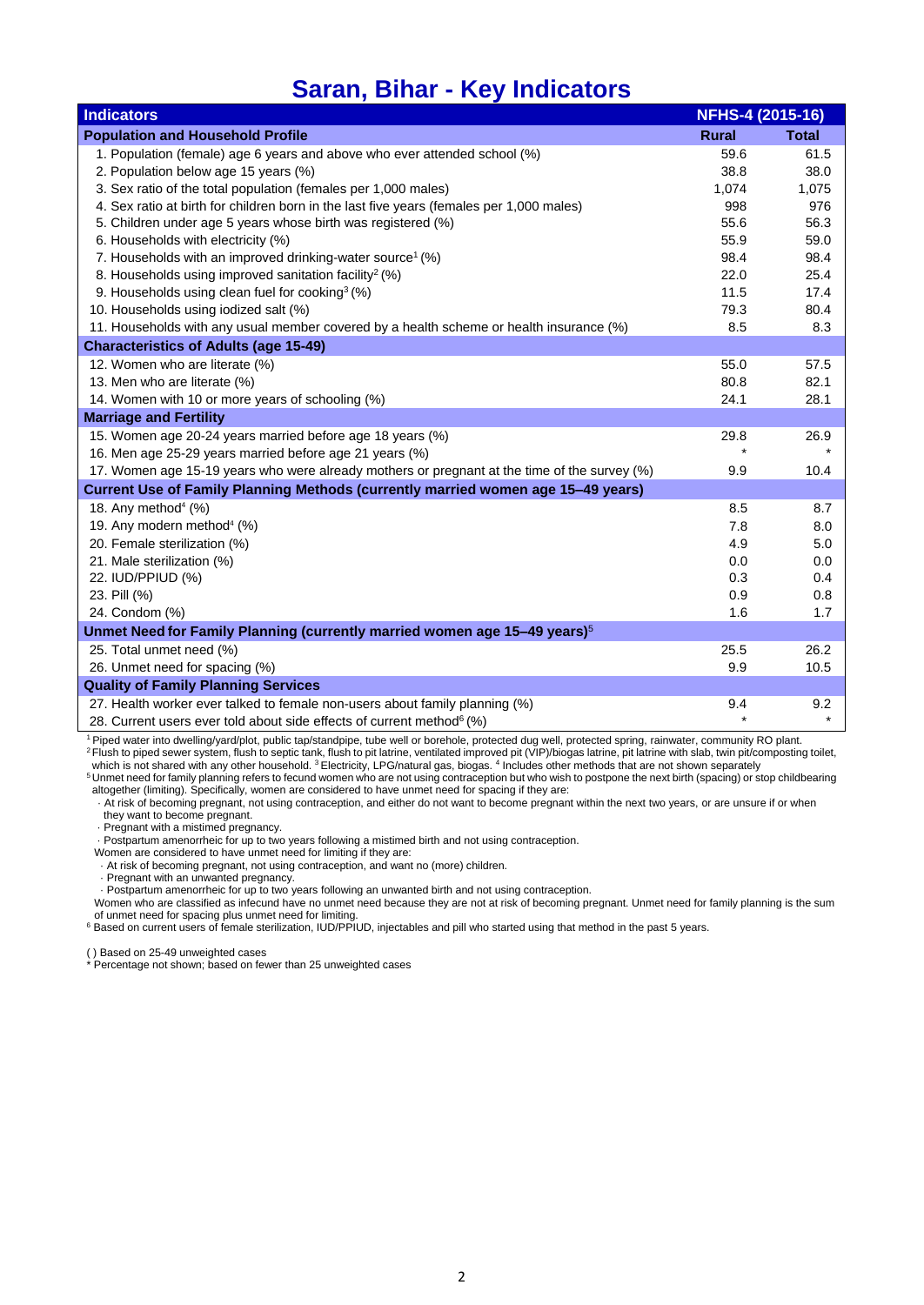### **Saran, Bihar - Key Indicators**

| <b>Indicators</b>                                                                                                                                                                    | NFHS-4 (2015-16) |              |
|--------------------------------------------------------------------------------------------------------------------------------------------------------------------------------------|------------------|--------------|
| <b>Maternal and Child Health</b>                                                                                                                                                     | <b>Rural</b>     | <b>Total</b> |
| Maternity Care (for last birth in the 5 years before the survey)                                                                                                                     |                  |              |
| 29. Mothers who had antenatal check-up in the first trimester (%)                                                                                                                    | 31.3             | 34.2         |
| 30. Mothers who had at least 4 antenatal care visits (%)                                                                                                                             | 17.7             | 20.5         |
| 31. Mothers whose last birth was protected against neonatal tetanus <sup>7</sup> (%)                                                                                                 | 87.1             | 87.2         |
| 32. Mothers who consumed iron folic acid for 100 days or more when they were pregnant (%)                                                                                            | 6.5              | 7.2          |
| 33. Mothers who had full antenatal care <sup>8</sup> (%)                                                                                                                             | 3.0              | 3.1          |
| 34. Registered pregnancies for which the mother received Mother and Child Protection<br>$(MCP)$ card $(\%)$                                                                          | 81.2             | 81.3         |
| 35. Mothers who received postnatal care from a doctor/nurse/LHV/ANM/midwife/other health<br>personnel within 2 days of delivery (%)                                                  | 33.0             | 34.5         |
| 36. Mothers who received financial assistance under Janani Suraksha Yojana (JSY) for births<br>delivered in an institution (%)                                                       | 23.6             | 23.6         |
| 37. Average out of pocket expenditure per delivery in public health facility (Rs.)                                                                                                   | 2,739            | 2,868        |
| 38. Children born at home who were taken to a health facility for check-up within 24 hours of birth (%)                                                                              | 4.0              | 4.5          |
| 39. Children who received a health check after birth from a doctor/nurse/LHV/ANM/ midwife/other<br>health personnel within 2 days of birth (%)                                       | 13.0             | 13.0         |
| Delivery Care (for births in the 5 years before the survey)                                                                                                                          |                  |              |
| 40. Institutional births (%)                                                                                                                                                         | 61.6             | 62.0         |
| 41. Institutional births in public facility (%)                                                                                                                                      | 44.8             | 44.0         |
| 42. Home delivery conducted by skilled health personnel (out of total deliveries) (%)                                                                                                | 17.2             | 17.3         |
| 43. Births assisted by a doctor/nurse/LHV/ANM/other health personnel (%)                                                                                                             | 76.2             | 77.0         |
| 44. Births delivered by caesarean section (%)                                                                                                                                        | 8.5              | 10.1         |
| 45. Births in a private health facility delivered by caesarean section (%)                                                                                                           | 39.7             | 42.7         |
| 46. Births in a public health facility delivered by caesarean section (%)                                                                                                            | 4.0              | 5.5          |
| <b>Child Immunizations and Vitamin A Supplementation</b>                                                                                                                             |                  |              |
| 47. Children age 12-23 months fully immunized (BCG, measles, and 3 doses each of                                                                                                     |                  |              |
| polio and DPT) (%)                                                                                                                                                                   | 55.0             | 55.1         |
| 48. Children age 12-23 months who have received BCG (%)                                                                                                                              | 88.3             | 87.9         |
| 49. Children age 12-23 months who have received 3 doses of polio vaccine (%)                                                                                                         | 70.7             | 70.7         |
| 50. Children age 12-23 months who have received 3 doses of DPT vaccine (%)                                                                                                           | 70.7             | 71.5         |
| 51. Children age 12-23 months who have received measles vaccine (%)                                                                                                                  | 67.9<br>62.1     | 69.0<br>62.2 |
| 52. Children age 12-23 months who have received 3 doses of Hepatitis B vaccine (%)<br>53. Children age 9-59 months who received a vitamin A dose in last 6 months (%)                | 58.6             | 60.0         |
| 54. Children age 12-23 months who received most of the vaccinations in public health facility (%)                                                                                    | 91.5             | 91.1         |
| 55. Children age 12-23 months who received most of the vaccinations in private health facility (%)                                                                                   | 6.6              | 5.9          |
| Treatment of Childhood Diseases (children under age 5 years)                                                                                                                         |                  |              |
| 56. Prevalence of diarrhoea (reported) in the last 2 weeks preceding the survey (%)                                                                                                  | 15.2             | 14.5         |
| 57. Children with diarrhoea in the last 2 weeks who received oral rehydration salts (ORS) (%)                                                                                        | 47.6             | 46.8         |
| 58. Children with diarrhoea in the last 2 weeks who received zinc (%)                                                                                                                | 14.2             | 13.6         |
| 59. Children with diarrhoea in the last 2 weeks taken to a health facility (%)                                                                                                       | 48.5             | 50.8         |
| 60. Prevalence of symptoms of acute respiratory infection (ARI) in the last 2 weeks preceding the                                                                                    |                  |              |
| survey (%)<br>61. Children with fever or symptoms of ARI in the last 2 weeks preceding the survey taken to a health                                                                  | 4.0              | 3.8          |
| facility (%)                                                                                                                                                                         | 49.1             | 51.6         |
| <b>Child Feeding Practices and Nutritional Status of Children</b>                                                                                                                    |                  |              |
| 62. Children under age 3 years breastfed within one hour of birth <sup>9</sup> (%)                                                                                                   | 42.0             | 43.6         |
| 63. Children under age 6 months exclusively breastfed <sup>10</sup> (%)                                                                                                              | 72.6<br>*        | 73.8         |
| 64. Children age 6-8 months receiving solid or semi-solid food and breastmilk <sup>10</sup> (%)                                                                                      |                  | (34.9)       |
| 65. Breastfeeding children age 6-23 months receiving an adequate diet <sup>10,11</sup> (%)                                                                                           | 4.5              | 4.1          |
| 66. Non-breastfeeding children age 6-23 months receiving an adequate diet <sup>10,11</sup> (%)<br>67. Total children age 6-23 months receiving an adequate diet <sup>10,11</sup> (%) | 5.5              | 4.9          |
| 68. Children under 5 years who are stunted (height-for-age) <sup>12</sup> (%)                                                                                                        | 46.0             | 46.1         |
| 69. Children under 5 years who are wasted (weight-for-height) <sup>12</sup> (%)                                                                                                      | 17.7             | 18.1         |
| 70. Children under 5 years who are severely wasted (weight-for-height) <sup>13</sup> (%)                                                                                             | 4.1              | 4.6          |
| 71. Children under 5 years who are underweight (weight-for-age) <sup>12</sup> (%)                                                                                                    | 40.3             | 40.4         |

<sup>7</sup> Includes mothers with two injections during the pregnancy of her last birth, or two or more injections (the last within 3 years of the last live birth), or three or more injections (the last within 3 years of the last the WHO standard.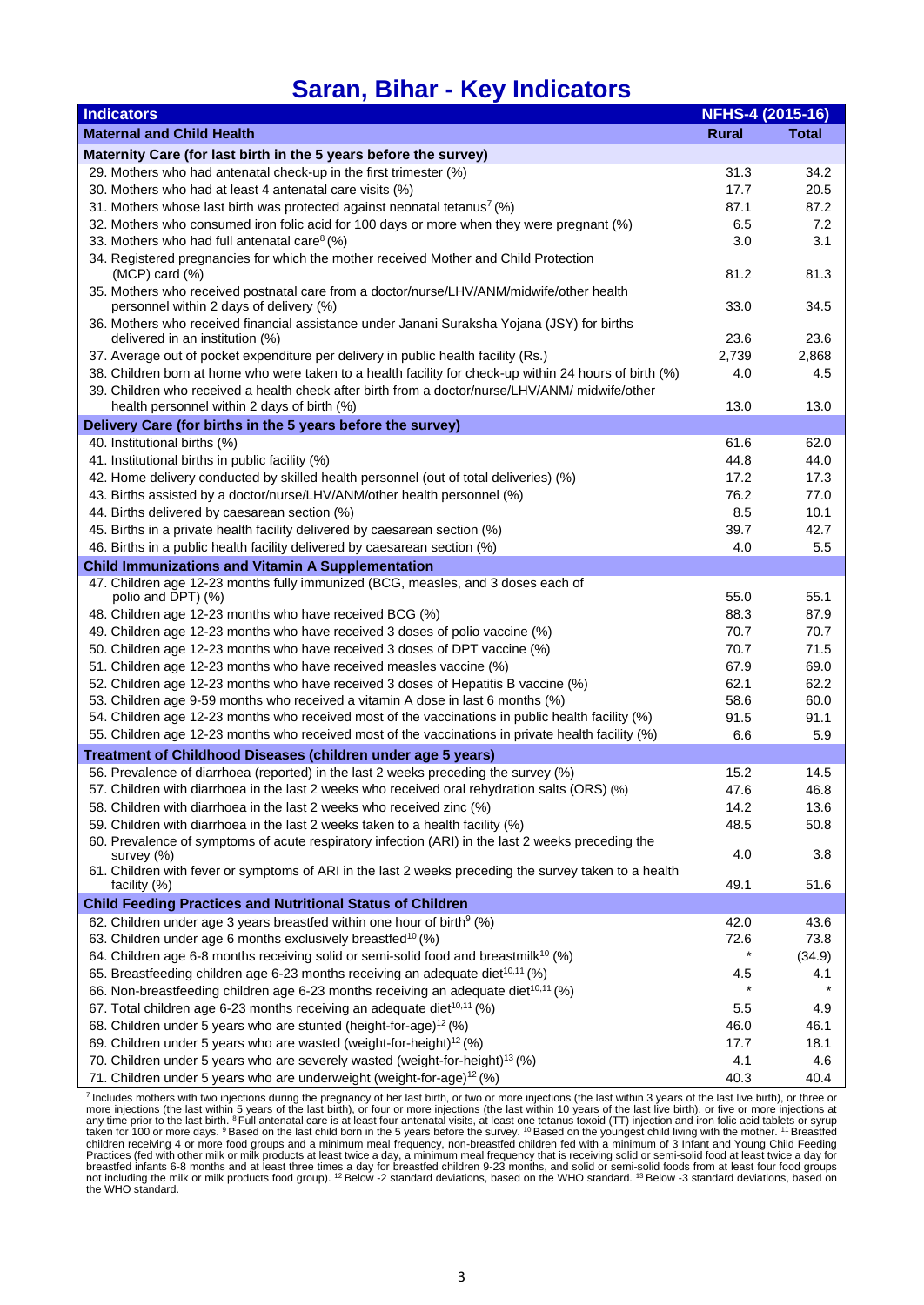## **Saran, Bihar - Key Indicators**

| <b>Indicators</b>                                                                                       | NFHS-4 (2015-16) |              |
|---------------------------------------------------------------------------------------------------------|------------------|--------------|
| <b>Nutritional Status of Adults (age 15-49 years)</b>                                                   | <b>Rural</b>     | <b>Total</b> |
| 72. Women whose Body Mass Index (BMI) is below normal (BMI < 18.5 kg/m <sup>2</sup> ) <sup>14</sup> (%) | 24.3             | 23.9         |
| 73. Men whose Body Mass Index (BMI) is below normal (BMI < $18.5 \text{ kg/m}^2$ ) (%)                  | 27.0             | 23.7         |
| 74. Women who are overweight or obese (BMI $\geq$ 25.0 kg/m <sup>2</sup> ) <sup>14</sup> (%)            | 17.1             | 18.1         |
| 75. Men who are overweight or obese (BMI $\geq$ 25.0 kg/m <sup>2</sup> ) (%)                            | 15.8             | 18.5         |
| Anaemia among Children and Adults <sup>15</sup>                                                         |                  |              |
| 76. Children age 6-59 months who are anaemic (<11.0 g/dl) (%)                                           | 61.3             | 61.9         |
| 77. Non-pregnant women age 15-49 years who are anaemic (<12.0 g/dl) (%)                                 | 52.7             | 54.1         |
| 78. Pregnant women age 15-49 years who are anaemic (<11.0 g/dl) (%)                                     | (54.2)           | 50.4         |
| 79. All women age 15-49 years who are anaemic (%)                                                       | 52.7             | 53.9         |
| 80. Men age 15-49 years who are anaemic (<13.0 g/dl) (%)                                                | 22.7             | 22.0         |
| Blood Sugar Level among Adults (age 15-49 years) <sup>16</sup>                                          |                  |              |
| Women                                                                                                   |                  |              |
| 81. Blood sugar level - high (>140 mg/dl) (%)                                                           | 5.1              | 5.6          |
| 82. Blood sugar level - very high (>160 mg/dl) (%)                                                      | 2.5              | 2.5          |
| <b>Men</b>                                                                                              |                  |              |
| 83. Blood sugar level - high (>140 mg/dl) (%)                                                           | 6.2              | 8.7          |
| 84. Blood sugar level - very high (>160 mg/dl) (%)                                                      | 3.6              | 4.7          |
| Hypertension among Adults (age 15-49 years)                                                             |                  |              |
| <b>Women</b>                                                                                            |                  |              |
| 85. Slightly above normal (Systolic 140-159 mm of Hg and/or Diastolic 90-99 mm of Hg) (%)               | 5.1              | 4.7          |
| 86. Moderately high (Systolic 160-179 mm of Hg and/or Diastolic 100-109 mm of Hg) (%)                   | 0.6              | 0.7          |
| 87. Very high (Systolic ≥180 mm of Hg and/or Diastolic ≥110 mm of Hg) (%)                               | 1.1              | 1.2          |
| <b>Men</b>                                                                                              |                  |              |
| 88. Slightly above normal (Systolic 140-159 mm of Hg and/or Diastolic 90-99 mm of Hg) (%)               | 7.1              | 6.0          |
| 89. Moderately high (Systolic 160-179 mm of Hg and/or Diastolic 100-109 mm of Hg) (%)                   | 3.5              | 3.0          |
| 90. Very high (Systolic ≥180 mm of Hg and/or Diastolic ≥110 mm of Hg) (%)                               | 1.8              | 1.6          |
| Women Age 15-49 Years Who Have Ever Undergone Examinations of:                                          |                  |              |
| 91. Cervix (%)                                                                                          | 15.0             | 14.8         |
| 92. Breast (%)                                                                                          | 7.1              | 8.3          |
| 93. Oral cavity (%)                                                                                     | 7.6              | 8.1          |

<sup>14</sup> Excludes pregnant women and women with a birth in the preceding 2 months. <sup>15</sup> Haemoglobin in grams per decilitre (g/dl). Among children, prevalence is<br>adjusted for altitude. Among adults, prevalence is adjusted for a